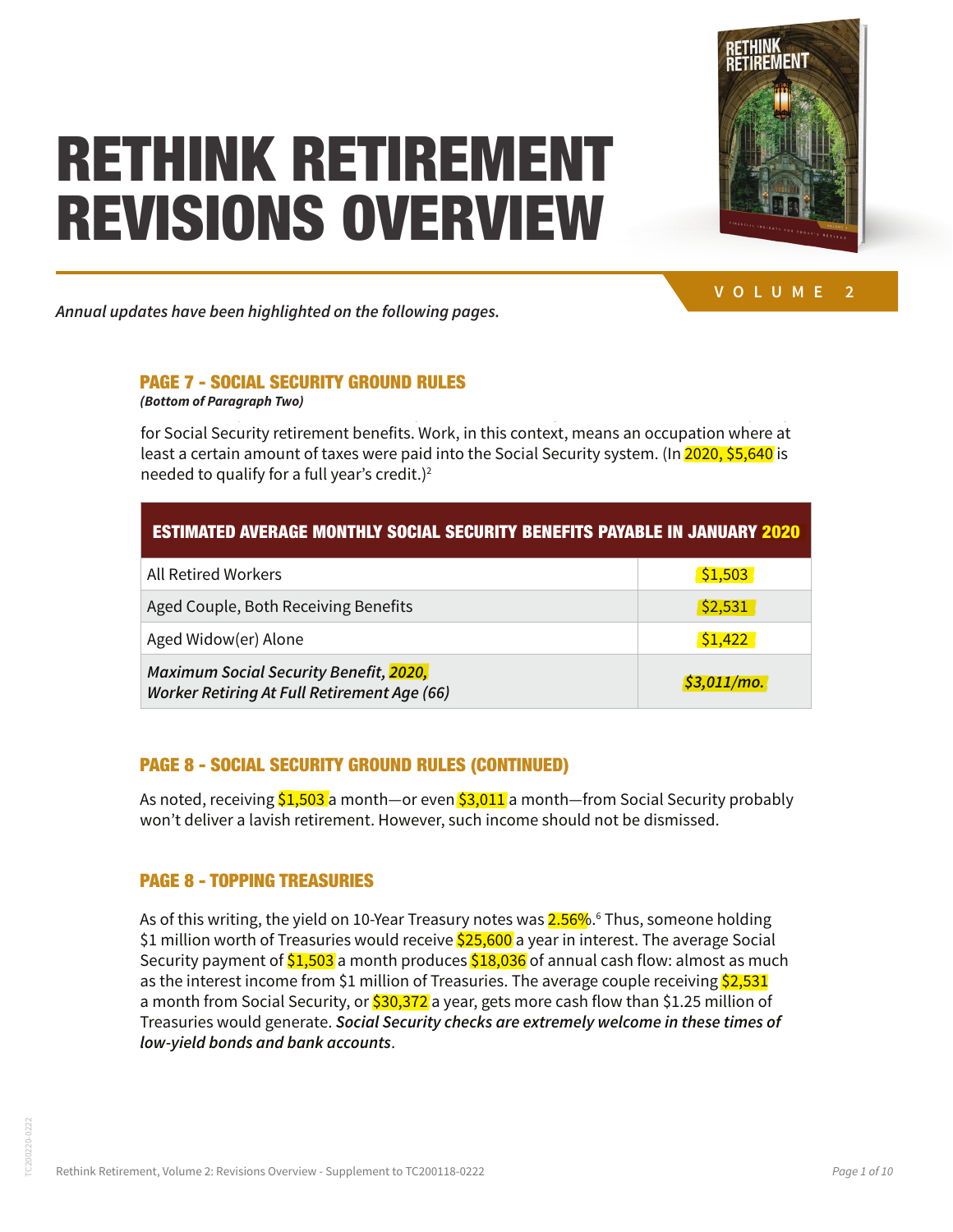## **VOLUME 2**

#### not permanently reduce Social Security benefits, due to deferred makeup amounts. However, PAGE 9 - MIXING WORK WITH SOCIAL SECURITY France important for several reasons. For one, benefits with the reduced if the reduced if the reduced if the reduced if the reduced if the reduced if the reduced if the reduced if the reduced if the reduced in the reduced

STARTING EARLY...

FRA is important for planning for several reasons. For one, benefits will be reduced if taken under FRA and earning above a certain threshold until FRA is attained. Here are the numbers for 2020:

 $A$ s mentioned, any reduction imposed before  $\mathcal{A}$  due to working while receiving benefits will receiving benefits will receive

| <b>RETIREMENT EARNINGS TEST EXEMPT AMOUNTS<sup>5</sup></b>                                                                                                                                                                                                                                                                       | <b>2020</b>                    |
|----------------------------------------------------------------------------------------------------------------------------------------------------------------------------------------------------------------------------------------------------------------------------------------------------------------------------------|--------------------------------|
| Under full retirement age<br>NOTE: One dollar in benefits will be withheld<br>for every \$2 in earnings above the limit.                                                                                                                                                                                                         | \$18,240/yr<br>(51,520/mol)    |
| The year an individual reaches full retirement age<br>NOTE: Applies only to earnings for months prior to attaining full<br>retirement age. One dollar in benefits will be withheld for every \$3<br>in earnings above the limit. There is no limit on earnings beginning<br>the month an individual attains full retirement age. | $$48,600/yr^*$<br>(54,050/mol) |

<mark>May 2021</mark>, when she reaches age <mark>66 and 2 months</mark>. In <mark>2020</mark>, at age <mark>65</mark>, Kay starts to receive Social Security retirement benefits. In 2021, at age 65, Kay starts to receive and age 65, Kay starts to receive **HYPOTHETICAL EXAMPLE.** Kay Mathews was born in March 1955, so she will reach FRA in

Social Security retirement benefits. <sup>b</sup> Applies only if you are born on the 2nd of the month; otherwise the number of reduction Suppose Kay earns \$1,000 a month from working in <mark>2020</mark>. That's under the allowance of <mark>\$1,520</mark><br>a month, so Kay's benefits won't be reduced. However, suppose Kay earns \$2,000 a month from working in <mark>2020</mark>. That would put her <mark>\$480</mark> a month over the limit. In the latter case, \$1 in benefits will be withheld for every \$2 in earnings above the limit. Thus, Kay's Social Security checks would be reduce by <mark>\$240</mark> a month: <mark>\$480</mark> divided by 2.<br>———————————————————— Suppose Kay earns \$1,000 a month from working in <mark>2020</mark>. That's under the allowance of <mark>\$1,520</mark>

#### Note that any benefits with provided before  $\mathcal{L}_{\text{max}}$  and  $\mathcal{L}_{\text{max}}$  is seen that  $\mathcal{L}_{\text{max}}$ gets a 25% reduction. Kay would receive  $\frac{1}{2}$  ,  $\frac{1}{2}$  of  $\frac{1}{2}$  of  $\frac{1}{2}$  a year from Social Security for  $\frac{1}{2}$  and Social Security for  $\frac{1}{2}$  and Social Security for  $\frac{1}{2}$  and Social Security for the rest of  $\sim$  STARTING EARLY.... note that any benefits with the families with the starting at FRA are not really benefits with the starting at F<br>(From Hypothetical Example) fits will be increased to make up for any benefits withheld. **Nevertheless, retirees with substan-**

monthly benefit from Social Security. However, if she earns \$2,000 a month, that would trigger a reduction of \$240 a month, dropping her monthly benefits to \$1,260.

The reduction of <mark>\$240</mark> a month would be returned to Kay in the future, through higher monthly benefits. That's not the case, though, with the \$500 a month that Kay has relinquished by ty benefits. That shot the ease, though, with the 3500 a month that it.<br>electing to receive benefits at age 62, rather than at 66.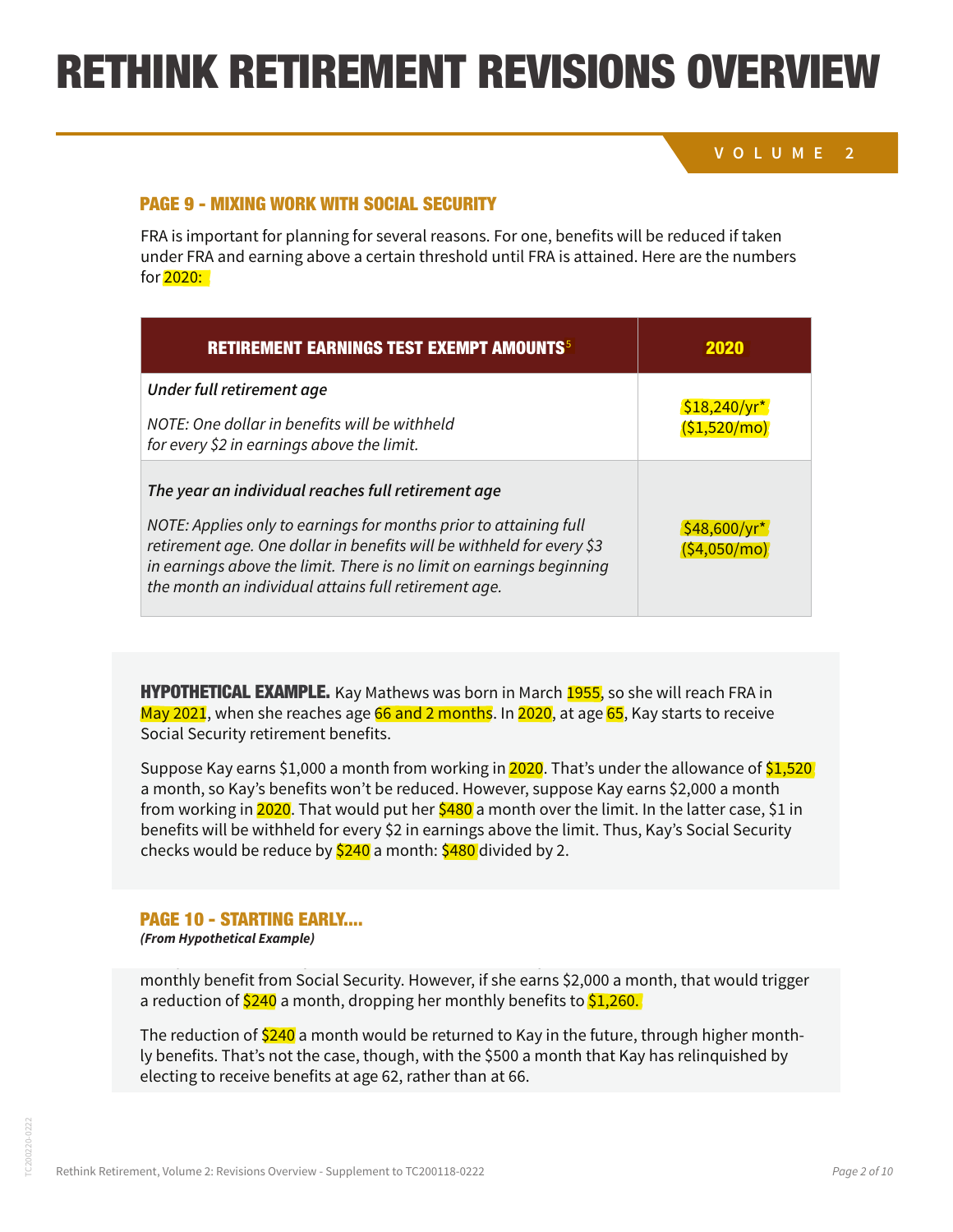## RETHINK RETIREMENT REVISIONS OVERVIEW 1. The taxpayer's first Revisions o

end result. A partial recharacterization can help address the concern of moving into a high tax

**VOLUME 2** bracket while also addressing the concern of generating too much income, which can lead to taxation of Social Security benefits. Nevertheless, IRA owners should work with knowledge-Note: Amounts contributed come out of a Roth IRA first, and can be withdrawn with  $\sim$  Note to tax or  $\sim$ 

#### able advisors in executing Roth conversions, recharacterizations, and re-conversions. Mistakes **PAGE 16 - INCOME FROM IRAs**<br>Contract consequences.

In addition, the two types of IRAs differ in one vital respect: **Traditional IRAs have required min-***(Roth IRAs, Middle of Paragraph Four)*

Alter age <mark>72,</mark> traditional ikA owners must take at least certain amounts from their accounts<br>each year, even if the money is not needed. Those RMDs typically are taxable, at the IRA own-After age 72, traditional IRA owners must take at least certain amounts from their accounts

### **PAGE 17 - REGARDING RMDs** have relatively low income, with little or no earnings from work.

**Whether there is a need or not, retirees will have income after age 72, from RMDs.** An IRA owner must start taking RMDs by April 1 of the year after turning age  $\overline{72}$ . Subsequently, each RMD must be taken by December 31, every year. Traditional IRA owners never get too old for RMDs,<br>es lang as there is monovin the asseunt as long as there is money in the account.<br>

HYPOTHETICAL EXAMPLE. Jan Cole was born in September 1950, so she'll reach age 72 in September 2022. Jan can postpone RMDs until April 1, 2023. However, Jan will have to take her second RMD by December 31, 2023. Taking two RMDs in one year might increase Jan's income enough to put her into a higher tax bracket.

Many retirees take their first year's RMD in the year of turning <mark>72,</mark> to reduce the tax bill. Going forward, Jan must take an RMD by December 31, each year. Even if she lives to age 100, Jan

#### exhed. The funds are extended.<br>In the funds are extended. **PAGE 18 - NUTS AND BOLTS OF RMDs. Traditional IRA of Property and Analysis of Property and Analysis of Property**

Jan, the balance on December 31, <mark>2021</mark>, will determine the RMD for April 1, <mark>2023</mark>, and the IRA **may convert some or all of their IRA account balances to one or more Roth IRAs. Usually the**  The amount of the RMD will depend on the December 31 IRA balance, the previous year. For **Can, are commed the Fremine Frey Line, mineric minime in the tampine, place, minime in the model of the model**  $T_{\rm{max}}$  and  $T_{\rm{max}}$  for retirement cash flow, shown the  $T_{\rm{max}}$  flow, should the original or the original  $T_{\rm{max}}$ 

### HYPOTHETICAL EXAMPLE OF THE LOCAL TIME OF THE STATE OF TRADITIONAL IRAQUIPERS CONFIDERED ASSESSED. IN HIS TRADITIONAL FROM PRETAX CON-**PAGE 19 - NUTS AND BOLTS OF RMDs (CONTINUED)**

**HYPOTHETICAL EXAMPLE.** Jan has \$400,000 in her IRA on December 31, <mark>2021</mark>. For her <mark>2022</mark> RMD, when she'll be age <mark>72,</mark> Jan divides her \$400,000 IRA balance by <mark>25.6,</mark> the distribution p od for age <mark>72</mark>. The result—<mark>\$15,625</mark>—Is the least Jan can withdraw from her IRA in <mark>2022</mark> (or until April 1, <mark>2023</mark>), in order to avoid a 50% penaity. Jan will repeat the same process every yea RMD, when she'll be age 72, Jan divides her \$400,000 IRA balance by <mark>25.6,</mark> the distribution periand, men one a be age 12, oan arriace her crooted hard additive by <mark>2010,</mark> the albumpation pent of the pre-<br>od for age 72. The result—\$15,625—is the least Jan can withdraw from her IRA in 2022 (or until but is tagently the result **the veriod for the ICA. For most period for most period for a** local dividence the I<br>April 1, 2023), in order to avoid a 50% penalty. Jan will repeat the same process every year, with an updated IRA balance and the appropriate distribution period.<br>with an updated IRA balance and the appropriate distribution period. the traditional IRA can continue to grow, tax-deferred. However, a larger traditional IRA can continue to grow **UTHETIGAL EXAMPLE.** Jan has \$400,000 in her IRA on December 31, <mark>2021</mark>. For her <mark>2022</mark> merant updated high balance and the uppropriate distribution periodic

### PAGE 20 - TAX-EFFICIENT WITHDRAWAL STRATEGIES Roth. In some situations however, tapping into a traditional IRA could be an ideal way to order

**Take some money from tax-deferred traditional IRAs.** In retirement, these withdrawals will be taxable, but the tax rate may be low. *Before <mark>age 72,</mark> take out enough money to fill up* will be taxable, but the tax rate may be low. *Before dge <mark>12,</mark> take out enough mone*<br>a low tax bracket, if that's possible.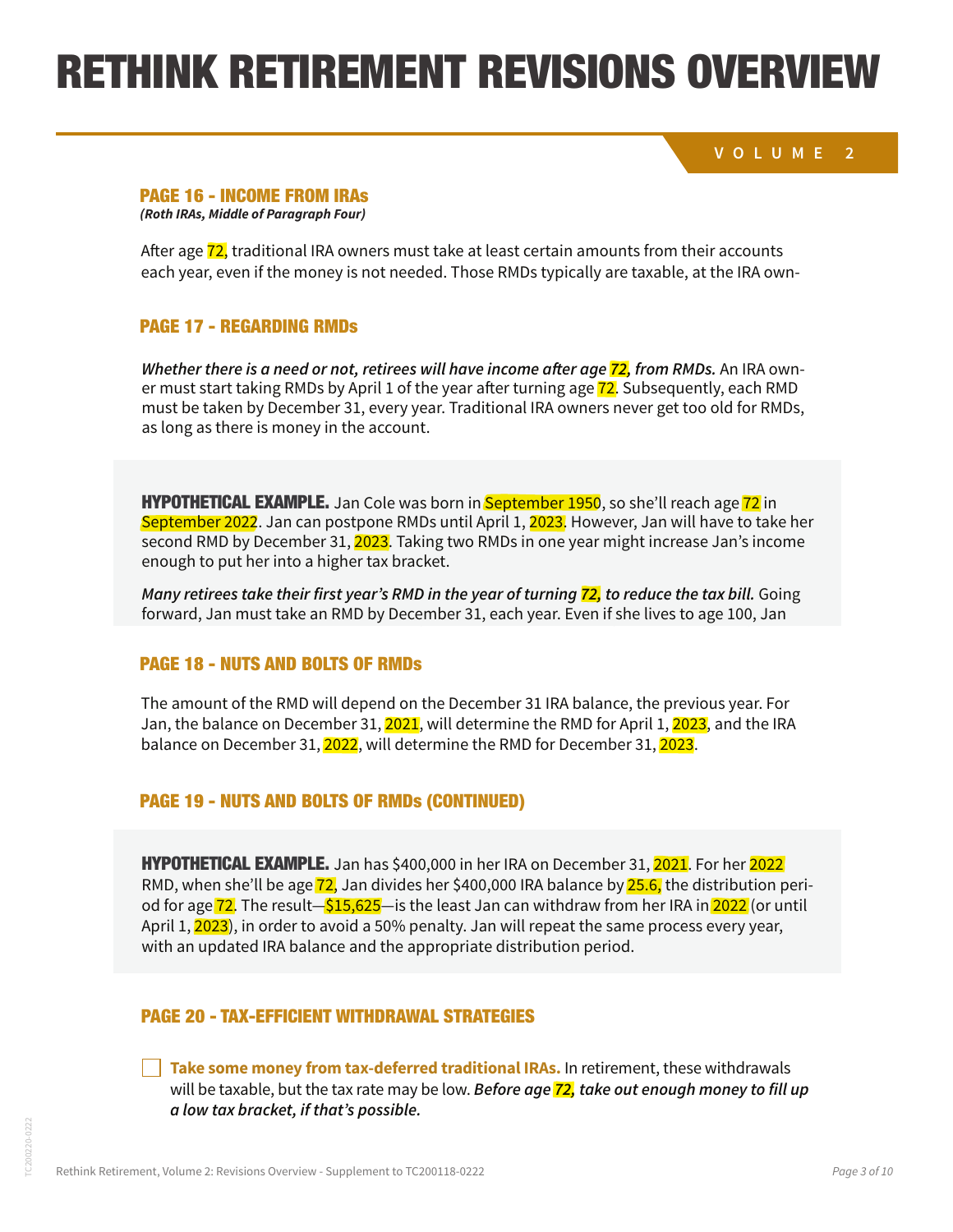# RETHINK RETIREMENT REVISIONS OVERVIEW **1.** Henry Johnson retires from work and rolls his 401(k) account to a traditional IRA. Starting at distributions to the extent allowed by law is often referred to as "stretch." Beneficiaries who finik rettirentent requirions ave HYPOTHETICAL EXAMPLE. Here's how a stretch IRA might work: proof

taxable. Roth IRA distributions paid to a beneficiary after the death of the account owner are

#### **VOLUME 2 2.** At Henry's death, his IRA passes to his wife Irene, the sole beneficiary. As the surviving spouse, Irene has a unique opportunity. Irene can roll Henry's IRA into her own IRA. Thus, **1.** Henry Johnson retires from work and rolls his 401(k) account to a traditional IRA. Starting at

#### new RMD structuring ira distributions is younger than the surviving spouse is younger than the decease is young **2.** At Henry's death, his IRA passes to his wife Irene, the sole beneficiary. As the surviving PAGE 21 - STRETCHING IRA DISTRIBUTIONS<br>'-

**which is frequently the case, the new RMD schedule may defer withdrawals and increase**  HYPOTHETICAL EXAMPLE. Here's how a stretch IRA might work: *(From Hypothetical Example)* the interventual Interventual Irene's own, so she can new beneficiaries and start and start and start and start and start and start and start and start and start and start and start and start and start and start and start

- **tax-deferred buildup. age <mark>72</mark>, Henry takes only RMDs from this IRA.** In the community of the community of the community of the community **1.** Henry Johnson retires from work and rolls his 401(k) account to a traditional IRA. Starting at which y bormbon retries from work and rotts ms fro<sub>u</sub> w*ith account to a traditional molecule* and increase and increase  $\frac{1}{2}$
- **4.** At Irene's death, the IRA that started with Henry's 401(k) will pass from Irene to Jack and Jill. At here's death, the five that started with herify's 401(k) will pass non-field to sack and t<br>As non-spouses, the children do not have the ability to roll the funds into their own IRAs.  $\sqrt{2}$  Jack and Jill must take out all funds as taxable distributions within 10 years of Irene's death. There is no required pattern of these distributions.  $\epsilon$
- promptly, each can have their own separate inherited IRA. Each can make his or her own decisions with regard to the respective inherited account, and can take RMDs over their life 4. **At Irene's death, the IRA that started with Henry's 401(k) will pass from Irene to Jack and Jill. Pass from Irene to Jack and Jill. Pass from Irene to Jack and Jill. Pass from Irene to Jack and Jill. Discovery in the I 5.** Instead, Jack and Jill decide to set up inherited IRAs. If the children are well-advised and act expectancy.
- 6. Jack and Jill can each name beneficiaries for their respective inherited IRA account. Any named beneficiary, including a surviving spouse, must continue the established RMD schedule.

## PAGE 22 - STRETCHING IRA DISTRIBUTIONS (CONTINUED)

Estate Planning section of this course will have detailed information on the importance of This type of stretching, for a traditional or Roth IRA, can provide decades of cash flow for the IRA owner, a surviving spouse, children, and perhaps grandchildren. Regardless of whether a stretch IRA is planned. IRA owners should always make certain the account's beneficiary form is up to date. When an IRA owner dies, the beneficiary designation will determine where the money goes, even if the decedent's will, trust, or divorce decree says something else. (The beneficiary designations.) **In the left to a beneficially designations** of the money. The money of money and money may pass the IRA on to contingent beneficiaries named by the deceased IRA owner, using a

#### STRETCHING BY DISCRIMING strategy known as disclaiming. **Disclaiming also may be appealing if the designated beneficia-**PAGE 22 - STRETCHING BY DISCLAIMING**ry has substantial net worth and wants to keep the IRA money out of his or her taxable estate.**

In some cases, an IRA will be left to a beneficiary who doesn't need the money. That person A disclaimer must be made within nine months of the IRA owner's death and before taking possession or the IRA assets <mark>and must satisfy certain other technical requirements</mark>. After<br>the primary beneficiary disclaims the inheritance, the account will pass to the contingent or strategy known as disclaiming. **Disclaiming also may be appealing if the designated beneficia-**successor beneficiaries named by the IRA owner. Both partial and complete disclaimers are successor benenciaries named by the IRA owner. Both partial and complete disclaimers are<br>permitted. <mark>Non spousal IRA beneficiaries generally must take taxable distributions of all</mark> funds within 10 years of death of the account owner whom they inherited it from. possession of the IRA assets and must satisfy certain other technical requirements. After

partial and complete disclaimers are permitted. to Vicky<mark>. Vicky must withdraw and pay income tax on all funds within 10 years of Leila's death</mark>. **CAL EXAMPLE.** Mel Franklin dies with a \$500,000 IRA. His wife Leila is the sold their daughter Vicky is the contingent beneficiary. Leila decides that she cally with \$200,000 from Mel's IRA, so Leila disclaims \$300,000 of HYPOTHETICAL EXAMPLE. Mel Franklin dies with a \$500,000 IRA. His wife Leila is the sole beneficiary and their daughter Vicky is the contingent beneficiary. Leila decides that she can live comfortably with \$200,000 from Mel's IRA, so Leila disclaims \$300,000 of the IRA, which passes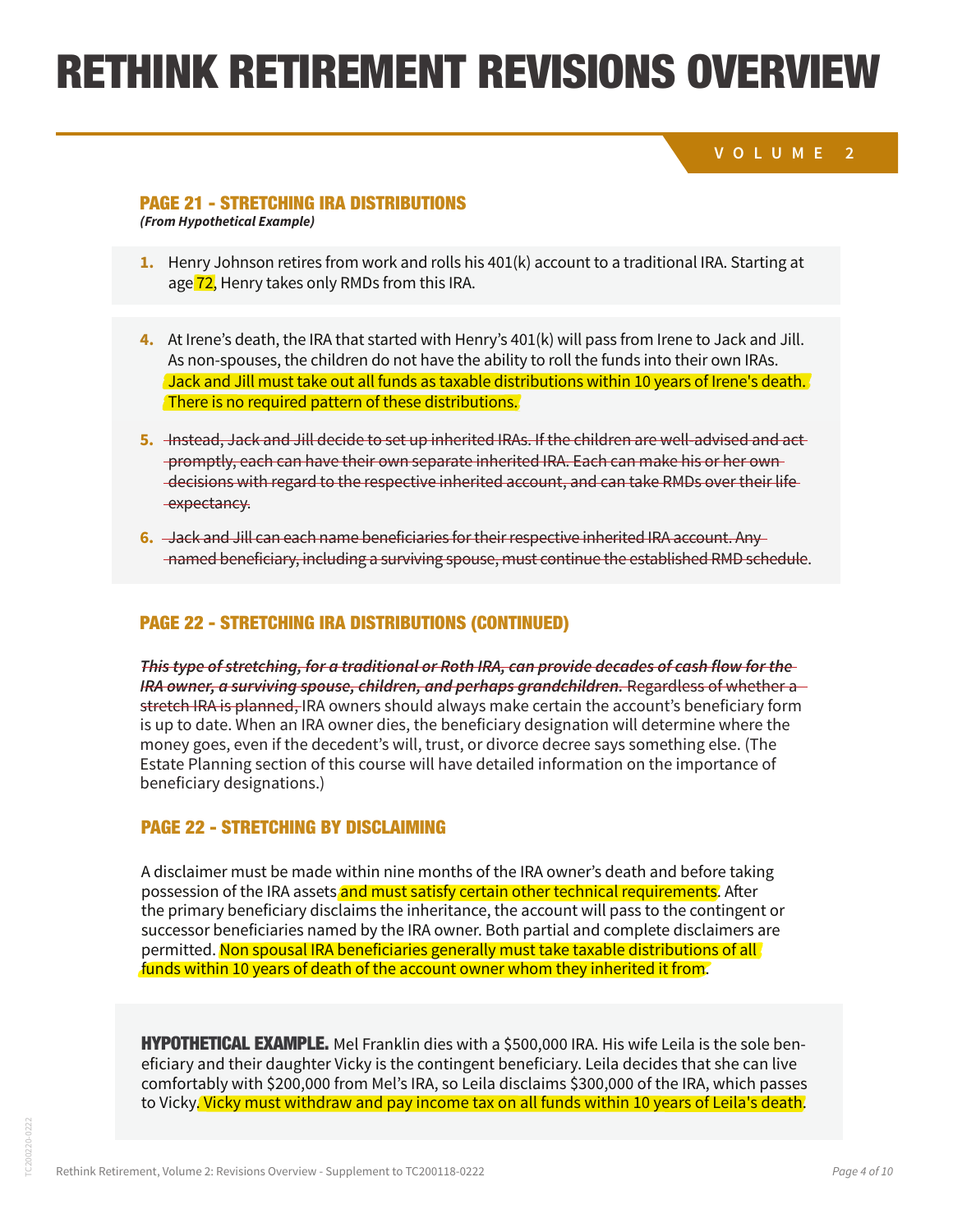some hospitals, charitable

## **VOLUME 2**

government employees

Employee: \$13,500 in 2020. Participants age 50

## PAGE 28 - SPECIAL GOVERNMENT AND NONPROFIT RETIREMENT PLANS

|                                            | 401(k)                                                                                       | 403(b)                                                                                                      | 457(b)                                  |
|--------------------------------------------|----------------------------------------------------------------------------------------------|-------------------------------------------------------------------------------------------------------------|-----------------------------------------|
| Who is eligible?                           | Employees whose employers<br>offer the plan (private employers,<br>some nonprofit employers) | <b>Employees of nonprofits</b><br>such as public schools and<br>some hospitals, charitable<br>organizations | State and local<br>government employees |
| <b>Pre-tax contributions?</b>              | Yes*                                                                                         | Yes*                                                                                                        | Yes*                                    |
| Limits on employee<br>contributions (2020) | Up to \$19,500                                                                               | Up to \$19,500                                                                                              | Up to \$19,500                          |
| Age 50+ catch-up<br>contributions          | \$6,500                                                                                      | \$6,500                                                                                                     | \$6,500                                 |

#### **Other catch-up** No Yes – 15-year rule\*\* Yes – final 3-year provision\*\*\*† *Row 8 (Continued)*

| Required minimum<br>distributions <sup>15</sup> | April 1 following the latter of<br>the year participant reaches age<br>72 or retires, if allowed by plan | April 1 following the latter of<br>the year participant reaches age<br>72 or retires, if allowed by plan | April 1 following the latter of<br>the year participant reaches age<br>72 or retires, if allowed by plan |
|-------------------------------------------------|----------------------------------------------------------------------------------------------------------|----------------------------------------------------------------------------------------------------------|----------------------------------------------------------------------------------------------------------|
|-------------------------------------------------|----------------------------------------------------------------------------------------------------------|----------------------------------------------------------------------------------------------------------|----------------------------------------------------------------------------------------------------------|

#### **THES OF KET PAGE 30 - OTHER TYPES OF RETIREMENT PLANS** if to distribution from the control of the control of the control of the control of the control of the control o<br>The control of the control of the control of the control of the control of the control of the control of the PAGE 30 - OTHER TYPES OF RETIREMENT PLANS if qualified distribution from

## (From SEP / Simple IRA Chart)

**without tax penalties**

| Maximum Annual<br>Contribution<br>(per participant)     | Up to 25% of compensation,<br>but no more than \$57,000 for 2020.*                                                                                                        | Employee: \$13,500 in 2020. Participants age 50<br>or over can make additional contributions up to<br>\$3,000 for 2020.<br>Employer: Either match employee contribu-<br>tions 100% of first 3% of compensation (can be<br>reduced to as low as 1% in any 2 out of 5 yrs.);<br>or contribute 2% of each eligible employee's<br>compensation.** |
|---------------------------------------------------------|---------------------------------------------------------------------------------------------------------------------------------------------------------------------------|-----------------------------------------------------------------------------------------------------------------------------------------------------------------------------------------------------------------------------------------------------------------------------------------------------------------------------------------------|
| <b>Contributor's Options</b>                            | Employer can decide whether<br>to make contributions year-to-year.                                                                                                        | Employee can decide how much to<br>contribute. Employer must make matching<br>contributions or contribute 2% of each<br>employee's compensation.                                                                                                                                                                                              |
| <b>Minimum Employee</b><br><b>Coverage Requirements</b> | Must be offered to all employees who<br>are at least 21 years old, employed by<br>the employer for 3 of the last 5 years and had<br>compensation of \$600 (in 2016-2020). | Must be offered to all employees who have<br>compensation of at least \$5,000 in any<br>prior 2 years, and are reasonably expected<br>to earn at least \$5,000 in the current year.                                                                                                                                                           |

Nonprofit employees may be eligible for a special kind of 457(b) plan that doesn't have the same kind of special catch-up or rollover ability as a governmental plan. The plan document must be consulted to determine whether in-service distributions Withdrawals permitted anytime subject \*Maximum compensation on which contributions can be based is \$285,000 for 2020. Withdrawals permitted and the subject of the subject of the subject of the subject of the subject of the subject of the subject of the subject of the subject of the subject of the subject of the subject of the subject of t

\*\*Maximum compensation on which employer 2% contributions can be based is <mark>\$285,000 for 2020</mark>. to federal income taxes; early with discussions of the second taxes; early with discussions of the second taxes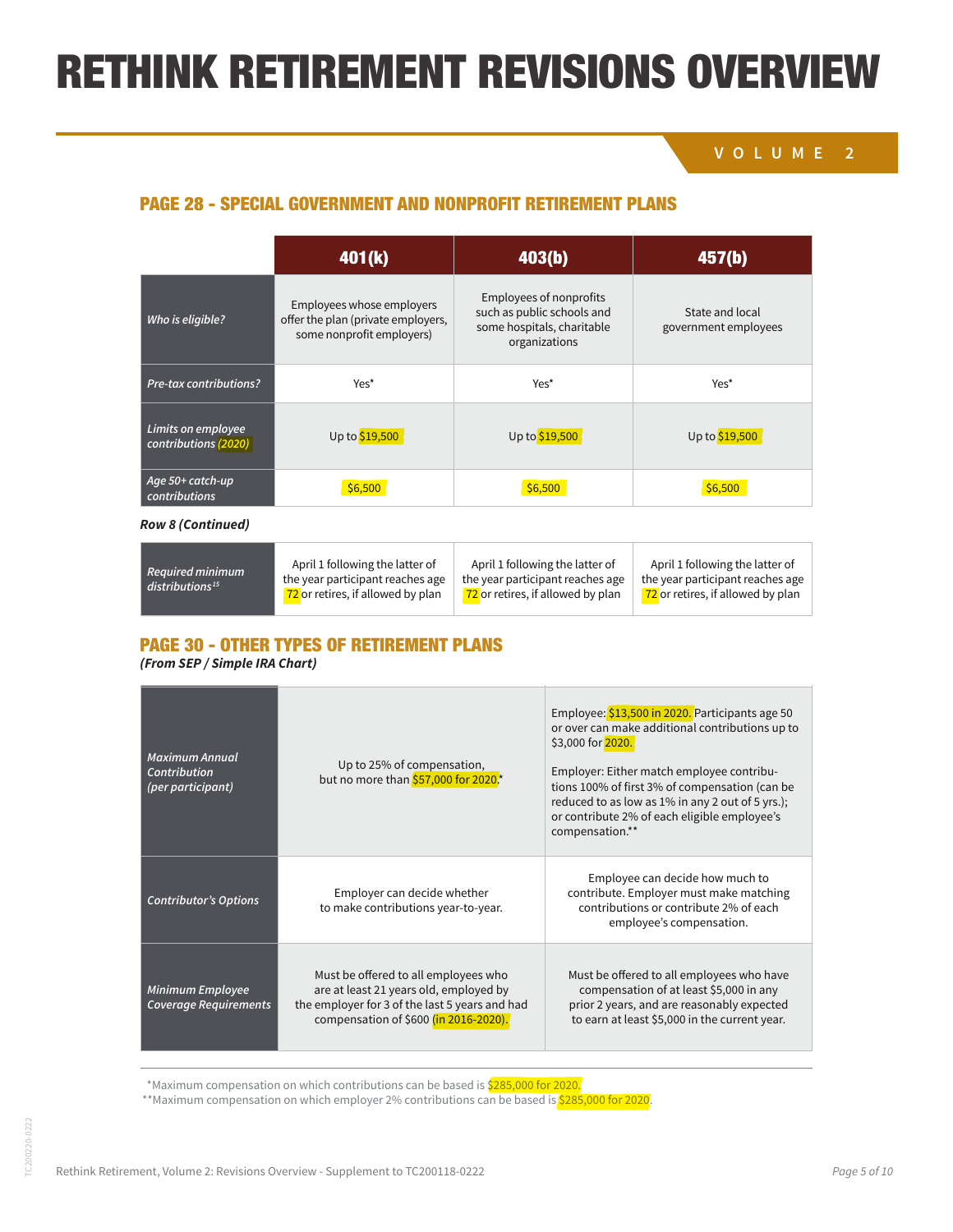## **VOLUME 2**

### PAGE 44 - CHAPTER 1: CHECK FOR UNDERSTANDING QUIZ

- **1. The estimated average monthly Social Security benefit in 2020 is:**
	- **a.** \$1,200
	- **b.** \$1,461
	- **c.** \$1,503
	- **d.** \$1,660

### PAGE 50 - MEDICARE

| <b>2020 MEDICARE COSTS AT A GLANCE 18</b>                  |                                                                                                                                                                                                                                                                                                                                                                                          |  |
|------------------------------------------------------------|------------------------------------------------------------------------------------------------------------------------------------------------------------------------------------------------------------------------------------------------------------------------------------------------------------------------------------------------------------------------------------------|--|
| Part A Premium                                             | Most people don't pay a monthly premium for Part A (sometimes<br>called "premium-free Part A"). If you buy Part A, you'll pay up to<br>\$458 each month. If you paid Medicare taxes for less than 30 quarters,<br>the standard Part A premium is \$458. If you paid Medicare taxes for<br>30-39 quarters, the standard Part A premium is \$252.                                          |  |
| Part A Hospital<br>Inpatient Deductible<br>and Coinsurance | You pay:<br>• \$1,408 deductible for each benefit period<br>• Days 1-60: \$0 coinsurance for each benefit period<br>• Days 61-90: \$352 coinsurance per day of each benefit period<br>• Days 91 and beyond: \$704 coinsurance per each<br>"lifetime reserve day" after day 90 for each benefit period<br>(up to 60 days over your lifetime)<br>• Beyond lifetime reserve days: all costs |  |
| Part B Premium                                             | The standard Part B premium amount is $$144.60$ (or higher depending<br>on your income). However, most people who get Social Security<br>benefits will pay less than this amount (\$130 on average).                                                                                                                                                                                     |  |
| <b>Part B Deductible</b><br>and Coinsurance                | \$198 in 2020. After your deductible is met, you typically pay 20% of the<br>Medicare-approved amount for most doctor services (including most<br>doctor services while you're a hospital inpatient), outpatient therapy,<br>and durable medical equipment.                                                                                                                              |  |
| Part C Premium                                             | The Part C monthly premium varies by plan.                                                                                                                                                                                                                                                                                                                                               |  |
| Part D Premium                                             | The Part D monthly premium varies by plan<br>(higher-income consumers may pay more).                                                                                                                                                                                                                                                                                                     |  |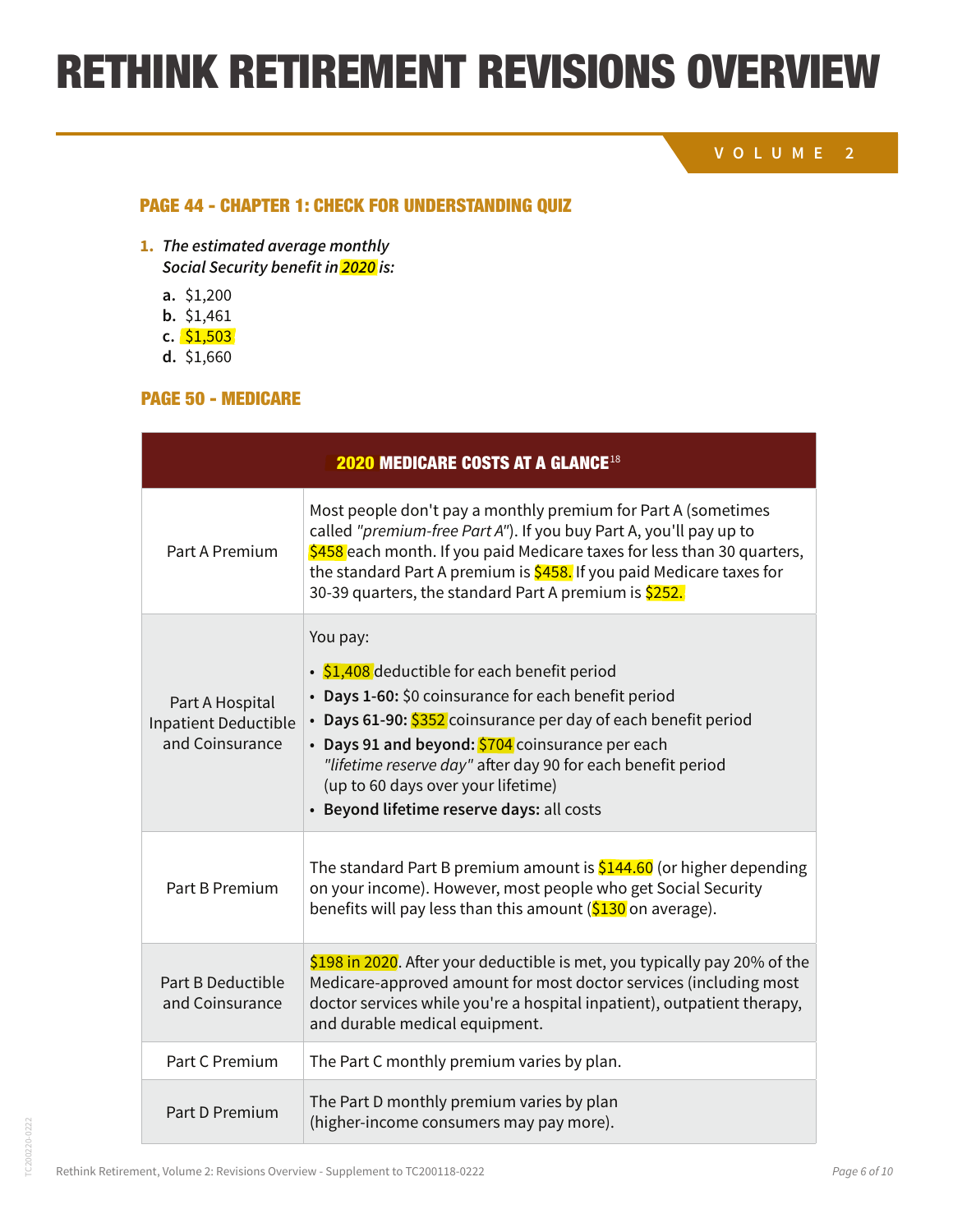# RETHINK RETIREMENT REVISIONS OVERVIEW species preservation

At medicare.gov/find-a-plan/questions/home.aspx, a "Medicare Plan Finder" helps seniors

**VOLUME 2**

# PAGE 52 - PAYING A PREMIUM

Another issue for seniors to address is the amount they pay for Medicare Part B, which covers medical costs other than hospital stays. In  $2020$ , the "standard" premium is  $$144.60$  a month. **However, many enrollees pay less—an average of \$130 a month, for seniors whose Medicare Part B premiums are deducted from their Social Security checks—because of technicalities in**  the Medicare rules. Additionally, some seniors pay anywhere from \$202.40 to \$491.60 a month, depending on income levels.

| <b>IF YOUR YEARLY INCOME IN 2018 WAS</b><br><b>(FOR WHAT YOU PAY IN 2020)</b> <sup>18</sup> |                                            |                                                         | <b>YOU PAY EACH</b>    |
|---------------------------------------------------------------------------------------------|--------------------------------------------|---------------------------------------------------------|------------------------|
| <b>File Individual</b><br><b>Tax Return</b>                                                 | <b>File Joint Tax Return</b>               | <b>File Married &amp;</b><br><b>Separate Tax Return</b> | <b>MONTH (IN 2020)</b> |
| \$87,000 or less                                                                            | \$174,000 or less                          | \$87,000 or less                                        | \$144.60               |
| Above \$87,000<br>up to \$109,000                                                           | Above \$174,000<br>up to \$218,000         | Not applicable                                          | \$202.40               |
| Above \$109,000<br>up to \$136,000                                                          | Above \$218,000<br>up to \$272,000         | Not applicable                                          | \$289.20               |
| Above \$136,000<br>up to \$163,000                                                          | Above \$272,000<br>up to \$326,000         | Not applicable                                          | \$376.00               |
| Above \$163,000 and<br>less than \$500,000                                                  | Above \$326,000 and<br>less than \$750,000 | Above \$87,000 and<br>less than \$413,000               | \$462.70               |
| \$500,000 and above                                                                         | \$750,000 and above                        | \$413,000 and above                                     | \$491.60               |

Those are per-person premiums. A married couple with joint income just over \$174,000 in 2020 would pay a total of  $$404.80$  a month ( $$4,857.60$  a year) for Part B, if both are Medicare enrollees. Their neighbors, with income just under \$174,000, might pay about \$3,470 a year for the same Part B coverage. For Part B premiums, "income" has a special calculation. "Tax-exempt" income from municipal bonds and muni funds will be included in MAGI (Modified Adjusted Gross Income), for the purpose of calculating Medicare Part B premiums.

Income-boosting activities such as Roth IRA conversions and taking capital gains may also increase Part B premium expenses. The bill for higher Part B premiums will appear two years in the future: income reported on a  $2020$  tax return, for example, will determine Part B premiums in 2022. **Therefore, planning for Part B premiums can be added to income tax planning for high-income seniors.**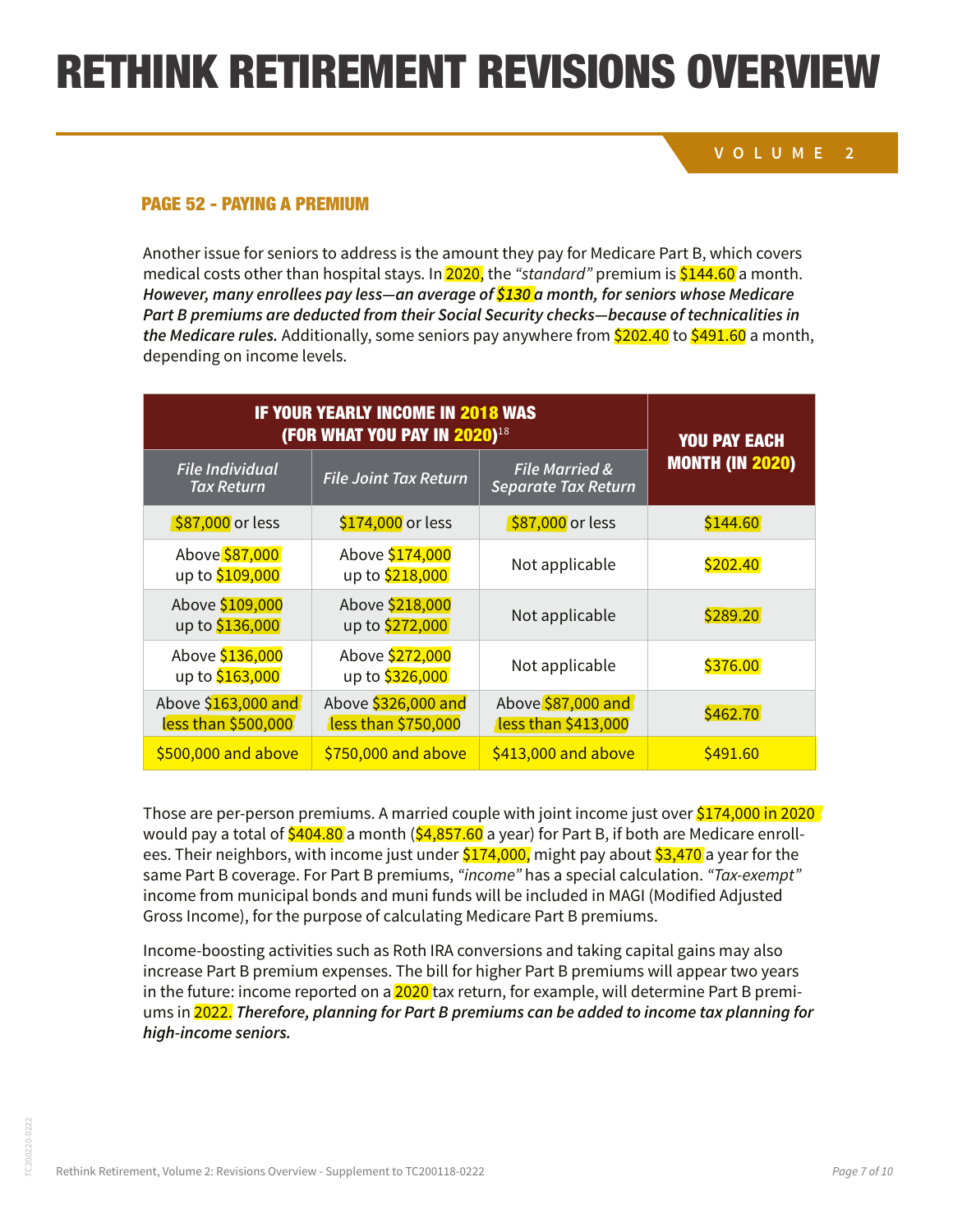## RETHINK RETIREMENT REVISIONS OVERVIEW his long-time employer. Working with his financial and an arrangement to the financial and arrangement to the

#### **VOLUME 2** Whereas, Mike's neighbor, Jill Harris, has built up a Roth IRA over many years. In retirement, has built up a <br>In retirement, has built up a Roth IRA over many years. In retirement, has built up a retirement, has built up

### PAGE 53 - PAYING A PREMIUM (CONTINUED)

enough to avoid the Part B surcharge. *(From Hypothetical Example)*

Part B premiums.

**Medicare Part D (prescription drug coverage) premiums also are income-tested.** As a result, holding down income through savvy planning can save money on Part D as well as on Part B premiums. <del>Note: Relevant income thresholds are frozen—not adjusted for inflation—until 2020,</del> so an increasing number of seniors will be paying much steeper-than-standard premiums. Medical example. Harry Gordon diagrams in 2020 with an including the million estate. As a result, including hi<br>halding down income through covery planning can cove manoy an Dart D ac well as an Dart D reality committee in dugit survy planning can sure money on ture busined so it are business in ture b premiums, note, neteran, meome amesholds are no early not dujusted for militation and exactly so an increasing harriver or semors will be paying mach sleeper linan slandard premiams.

### PAGE 68 - ESTATE TAX PLANNING BASICS<br>. PAGE 68 - ESTATE TAX PLANNING BASICS

Leaving assets to a spouse essentially defers estate tax, as a widow(er) who dies while unmar-<br>. ried may have a large taxable estate. However, not all assets are left to a spouse or to charity. Other assets also may be shielded from federal estate tax with a tax exemption. The federal order that is the t bets to a spoase essentially defers estate tax, as a widowler) who dies while to<br>a large taxable estate. However, not all assets are left to a spouse or to cl<br>is also may be shielded from federal estate tax with a tax exem estate tax exemption for deaths in  $\frac{2020 \text{ is } $11.58}$  million. Married couples may be able to pass twice that amount—<mark>\$23.16</mark> million—to their heirs without triggering estate tax. Assuming the current 40% estate tax rate on nonexempt assets is still in effect, Fran's estate Leaving assets to a spouse essentially defers estate tax, as a widow(er) who dies while unmar-

HYPOTHETICAL EXAMPLE. Linda Martin is 90 years old. She may very well reach 95 or 100, and **2020 Annual Gift Tax Exclusion** \$15,000 whether Harry or Fran would be the first to die **2020 Estate Tax/Lifetime Gift Exemption** \$11,580,000 – 40% top tax rate

## PAGE 69 - HOW THINGS USED TO WORK

**HYPOTHETICAL EXAMPLE.** Harry Gordon dies in <mark>2020</mark> with an \$12 million estate, including his Teat estate, retirement plans, investments, and business interests. If harry leaves everything real estate, retirement plans, investments, and business interests. If Harry leaves everything

## **PAGE 69 - USING PORTABILITY External dies with a net word a net word a net word a net word a net word of \$18 million. The sets she in the sets she in the sets she in the sets she in the sets she in the sets she in the s**

If  $L$  Linda no longer can stay in her home and must go to a nursing home and must go to a nursing home, the national median  $\mathcal{L}$ **HYPOTHETICAL EXAMPLE.** Planning to use portability, Harry Gordon does not put trusts into his estate plan. Instead, Harry leaves his \$12 million estate outright to Fran. *In addition, at Harry's* death in <mark>2020,</mark> the executor of Harry's estate files a federal estate tax return, IRS Form 706, electabed spouse's unused exclusion (DSOL) union ing to transfer the deceased spouse's unused exclusion (DSUE) amount to Fran, as the surviving million to pay the tax bill. In order to avoid such a tax, the Gordon such a tax, the Gordons might have set u<br>Spouse, such as the A and B trusts, to receive some assets at the first spouse's death. Their plan might **spouse.**

**No government program will pay those costs.** Medicare covers medical bills, not LTC. The same -If Harry has not made any gifts in excess of the annual gift tax exclusion amount (explained be low), his entire <mark>\$11.58</mark> million DSUE will be transferred to Fran. If Fran dies in a year when the exemption amount is \$12.52 million, she will have a <mark>\$24.1 m</mark>illion federal estate tax exemption: her own \$12.52 million plus <mark>\$11.58</mark> million from Harry. (Again, this assumes that neither Harry  $\frac{1}{2}$ minuon D30L will be transiened to Franch. **A relatively recent addition to the tax code, commonly considerability, commonly considerability, can make it easier**  $\mathcal{A}$ exemption amount is \$12.52 million, she will have a<mark> \$24.1 </mark>million federal estate tax exemption: nor Fran made any taxable gifts.)

estate tax rate times the \$10,000 that Fran's estate would be over the limit), with portability. Our example uses 90-year-old Linda as someone who is likely to need LTC, but the extremely If Fran dies with \$18 million in net worth, her <mark>\$24.1</mark> million exemption will allow all of her assets to go to their children. If Fran were to die with <mark>\$24.11</mark> million in net worth, her<mark> \$24.1</mark> HOW THINGS USED TO WORK tax. Fran's estate would be .01 over the limit and would owe just \$4,000 in estate tax (the 40% million exemption would allow almost all of her assets to go to their children with scant estate  $\frac{1}{\sqrt{2}}$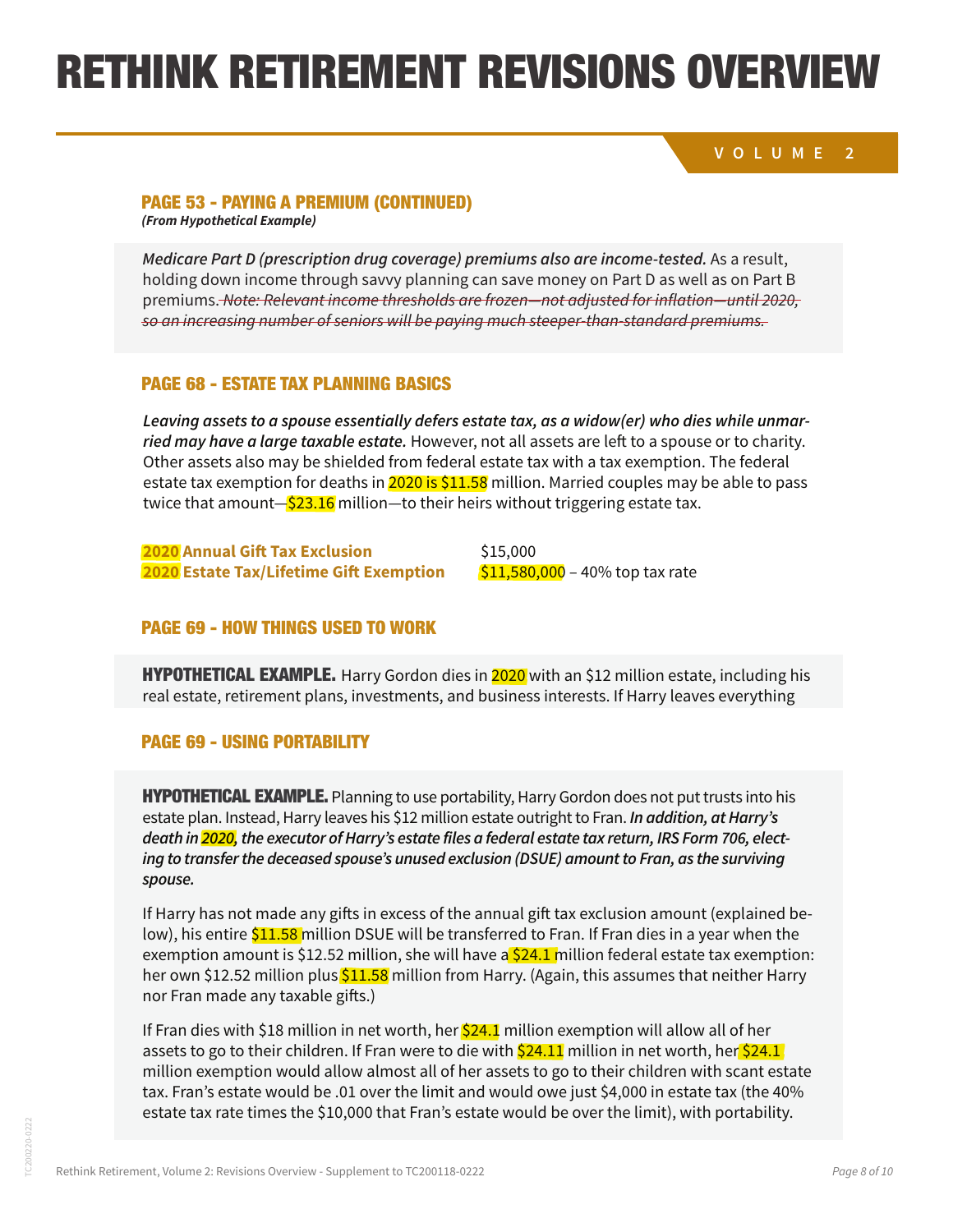#### **RETHINK RETIREMENT REVISIONS OVERVIEW** NK KETIKEWENT KEVISIUNS UVEKI amount of trust assets to the ultimate beneficiaries. perhaps through life insurance or through a bequest of assets beyond those left in the trust. number of recipients. **As long as gifts stay under the limit, there is no need to file a gift tax return.** Married couples can give up to \$30,000 per recipient, from a joint account. They also can split gifts, meaning one spouse can use the other spouse can use the other spouse  $\alpha$

Also, the secondary beneficiaries' near-term financial concerns should be addressed,

#### **PERMANU LIFE INSURANCE INSURANCE INSURANCE INSURANCE INSURANCE IN THE S** Federal estate tax is "unified" with a gift tax. That is, making gift tax. That is, making gifts may impact future

#### **CONSTAND TO VERLOOK THE GIFT TAX CHECK FOR UNDERSTANDING CONSTANT OF STAY STAY UNDER**<br>
Commodial *Check Form Paragraph One*) estate tax. In 2020, the annual gift tax exclusion amount is \$15,000. In other words, every PAGE 72 - DON'T OVERLOOK THE GIFT TAX consequences, with no tax consequences, with no tax consequences, to any HYPOTHETICAL EXAMPLE AL AND EVER HAVE TO GRAND AND EVER HAVE TWO GRANDCHILDREN. IN 2020, ALL CAN GIVE TWO GRANDC **FAUE IZ " UUN I UVENLUUN INE UIFI IAA**<br>(Fran Daraxrah Osa) **PAGE 72 - DON'T OVERLOOK THE GIFT TAX**

DON'T OVERLOOK THE GIFT TAX

 $\alpha$  to the same of  $\alpha$  total of  $\alpha$  taxable estate. Alternatively, Alternatively, Alternatively, Al can give  $\alpha$ 

Federal estate tax is "unified" with a gift tax. That is, making gifts may impact future estate tax. In <mark>2020,</mark> the annual gift tax exclusion amount is \$15,000. In other words, every **return.** Married couples can give up to \$30,000 per recipient, from a joint account. They also Federal estate tax is "*unified"* with a gift tax. That is, making gifts may impact future  $t_{\text{total}}$  of the grandchildren  $\mathcal{L}_{\text{total}}$  of  $\mathcal{L}_{\text{total}}$  and the couple must find the couple must find the couple of  $\mathcal{L}_{\text{total}}$ rederate state tax is annied with a gift tax. That is, making gifts may impact future tax consequences. The consequences of the consequence of the state of the direct words, they also reduce the sta

(From Hypothetical Example)

**HYPOTHETICAL EXAMPLE.** Al and Eve Hart have two grandchildren. In <mark>2020</mark>, Al can give \$15,000 worth of assets to their grandson Ivan and \$15,000 to their granddaughter Gina. Eve HYPOTHETICAL EXAMPLE. George Morris makes total lifetime gifts of \$500,000 in excess of **htPUTHETIGAL EXAMPLE.** All and Eve Hart have two grandchildren. In <mark>2020</mark>, Al can give **HYPOTHETICAL EXAMPLE** ALand Eve Hart ba **b. 2008 millions car**<br>External of the C b,000 worth or as<mark>s</mark>

the grandchildren  $\mathbf{A}$  and the couple must file a gift tax return, to  $\mathbf{B}$  a gift tax return, to  $\mathbf{B}$ **d.** \$12.29 million *(Staring at Paragraph Five)*

Typically, people won't have to pay gift tax. There's a lifetime gift tax exemption to match the estate tax exemption: \$11.58 in 2020. Gifts over the exemption amount are taxed at 40%...with can do the same, moving a total of \$60,000 from their taxable estate. Alternatively, Al can give **the tax paid by the giver. to provide:**

The annual gift tax exclusion is *"use it or lose it."* If someone fails to make \$15,000 annual exclusion gifts in <mark>2020</mark>, he or she can't double up with a \$30,000 exclusion gift in <mark>2021</mark>. What's more, checks must be cashed by December 31 in order for a gift to qualify in that taxable year.  $H_{\rm eff}$  is the  $\sim 10^{-10}$  makes total lifetime gifts of  $\sim 10^{-10}$  in excess of  $\sim 500$ Therefore, retirees shouldn't wait until the last minute to make annual exclusion gifts.

The annual gift tax exclusion is "use it or lose it or lose it." If some fails to make  $15,000$ 

Therefore, retire $\mathcal{C}$  should not minute to make annual exclusion gifts. The last minute to make an  $\mathcal{C}$ 

## **PAGE 74 - CHAPTER 3: CHECK FOR UNDERSTANDING QUIZ**

# **3.** In <mark>2020,</mark> the federal estate tax exemptio

 $\mu$  annual gift tax exclusion is  $\mu$  it or lose it. The main someone fails to make  $\mu$ **per individual is:**

- $T_{\rm r}$  and  $T_{\rm r}$  a lifetime gift tax. There is a lifetime gift tax exemption to match tax exemption to match the second the match tax exemption to match the second the match tax exemption to match the second tax exem **a.**  $\frac{1}{2}$  54.5 million **72** Rethink Retirement Chapter 3: Basics of Estate Planning **72 a.** \$4.5 million
	- **b.**  $\frac{1}{2}$ ,  $\frac{1}{2}$ ,  $\frac{1}{2}$ ,  $\frac{1}{2}$ ,  $\frac{1}{2}$ ,  $\frac{1}{2}$ ,  $\frac{1}{2}$ ,  $\frac{1}{2}$ ,  $\frac{1}{2}$ ,  $\frac{1}{2}$ ,  $\frac{1}{2}$ ,  $\frac{1}{2}$ ,  $\frac{1}{2}$ ,  $\frac{1}{2}$ ,  $\frac{1}{2}$ ,  $\frac{1}{2}$ ,  $\frac{1}{2}$ ,  $\frac{1}{2}$ ,  $\frac{1}{2}$ ,  $\frac{1}{2}$ **b.**  $\text{55.49}$  million **b.** \$5.49 million
	- **the state giver shouldn't wait until the last minute to make an intervention gifts.**<br> **c.** \$11.58 million
		- **d.** \$12.29 million

## more, checks must be cashed by December 31 in order for a gift to qualify in that taxable year. **74** - c. \$11.58 million **3** - d. All of the above **2** - a. True **1** ANSWERS.

## PAGE 84 - GLOSSARY

|                     | A required minimum distribution (RMD) is the amount that traditional, SEP or SIMPLE    |
|---------------------|----------------------------------------------------------------------------------------|
| <b>REQUIRED</b>     | IRA owners must begin distributing from their retirement accounts by April 1 following |
| <b>MINIMUM</b>      | the year they reach age 72. Qualified employer plan participants may be able to defer  |
| <b>DISTRIBUTION</b> | RMDs until April 1 of the calendar year following the year in which they retire. RMD   |
| (RMD)               | amounts must then be distributed by December 31 of year following the year in which    |
|                     | they reach age 72 based on the current RMD distribution calculation amounts.           |